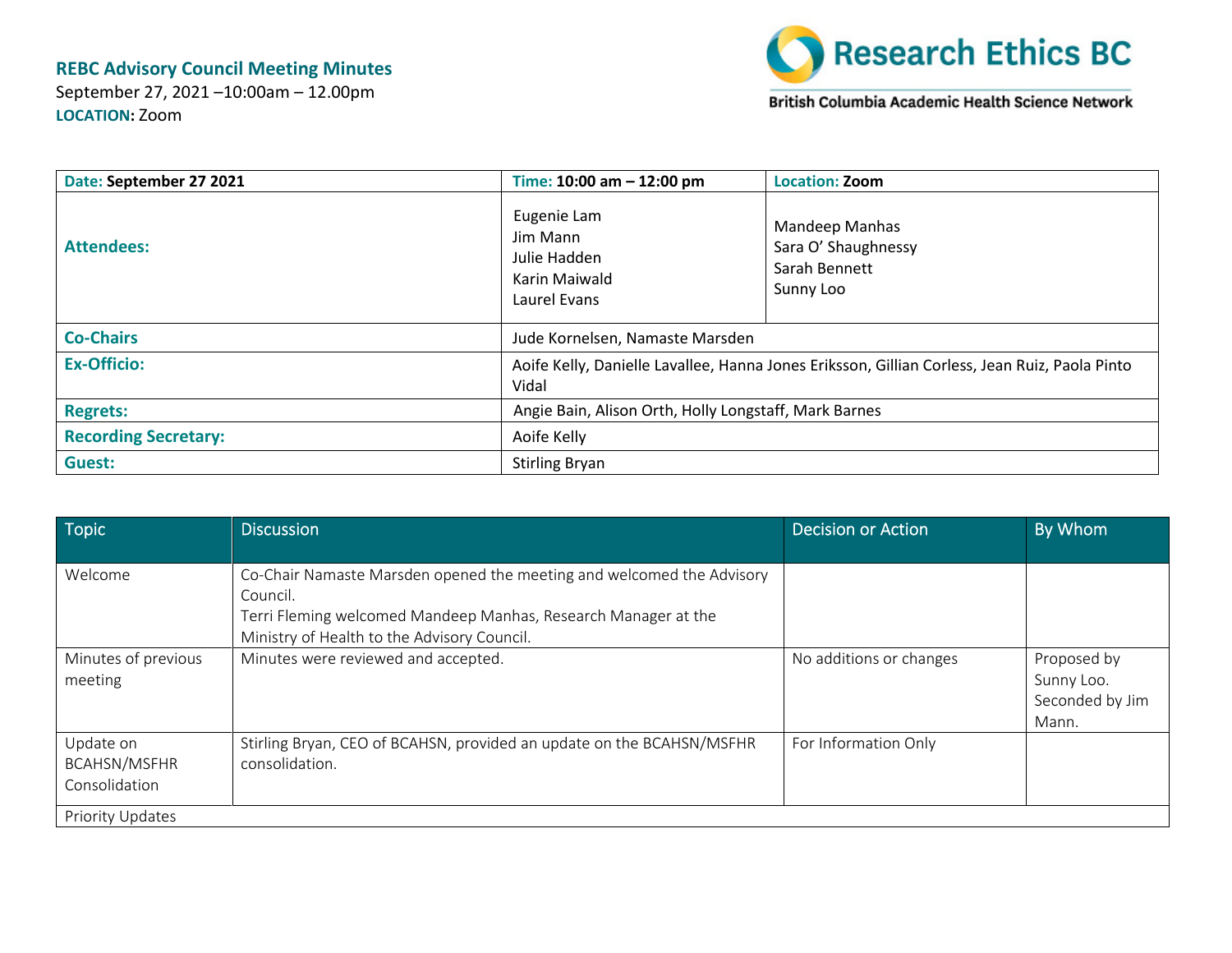| <b>Topic</b>        | <b>Discussion</b>                                                                                                                                                                                                                                                                                                                                                                                                                                                                                                                                                                                                                                             | <b>Decision or Action</b>                                                                                                                                            | By Whom                                                              |
|---------------------|---------------------------------------------------------------------------------------------------------------------------------------------------------------------------------------------------------------------------------------------------------------------------------------------------------------------------------------------------------------------------------------------------------------------------------------------------------------------------------------------------------------------------------------------------------------------------------------------------------------------------------------------------------------|----------------------------------------------------------------------------------------------------------------------------------------------------------------------|----------------------------------------------------------------------|
| 4.1 Workplan Update | Terri Fleming referenced the REBC Priorities and Workplan - Status Update<br>that went out to the Advisory Council ahead of the meeting and discussion<br>was held around the below priorities which have not yet progressed.<br>A5. Adopt N2 CAREB SOPs provincially                                                                                                                                                                                                                                                                                                                                                                                         |                                                                                                                                                                      |                                                                      |
|                     | Terri Fleming gave background on this point, explained that it had not<br>progressed yet and asked the Advisory Council whether they felt it was still a<br>priority to be completed this year.<br>Each institution still has a need for individualized SOPs - we can<br>recommend N2 SOPs as a starting<br>REBC can make sure that the SOPs are accessible to the member<br>boards so that they can adapt them to their own organisation<br>Suggestion to create an SOP specific to the harmonization<br>process<br>Suggestion that a useful activity would be regulatory mock audit<br>$\bullet$<br>on SOPs for boards across province to ensure compliance | Ensure N2 SOPs are accessible<br>to all REBC network<br>SOP on harmonization<br>For future consideration:<br>regulatory / mock audit of REB<br>SOPs. Log for future. | Hanna /<br>supported by<br>Terri<br>Hanna /<br>supported by<br>Terri |
|                     | B1. Create provincially available 'assessment' tool for determining if a project<br>requires research ethics review                                                                                                                                                                                                                                                                                                                                                                                                                                                                                                                                           |                                                                                                                                                                      |                                                                      |
|                     | Terri Fleming gave background on this point, explained that it had not<br>progressed yet and the Advisory Council whether they felt it was still a<br>priority.<br>The group decided it was still a priority.                                                                                                                                                                                                                                                                                                                                                                                                                                                 |                                                                                                                                                                      |                                                                      |
|                     | It was noted that the issue affects not only students but also<br>healthcare workers and clinicians, and there is a need to parse<br>out the different scenarios, stakeholders, and contexts in order<br>to create guidance and improve consistency.                                                                                                                                                                                                                                                                                                                                                                                                          | Form a Working Group to start<br>identifying the stakeholders, and<br>different scenarios.                                                                           | Terri / supported<br>by Aoife                                        |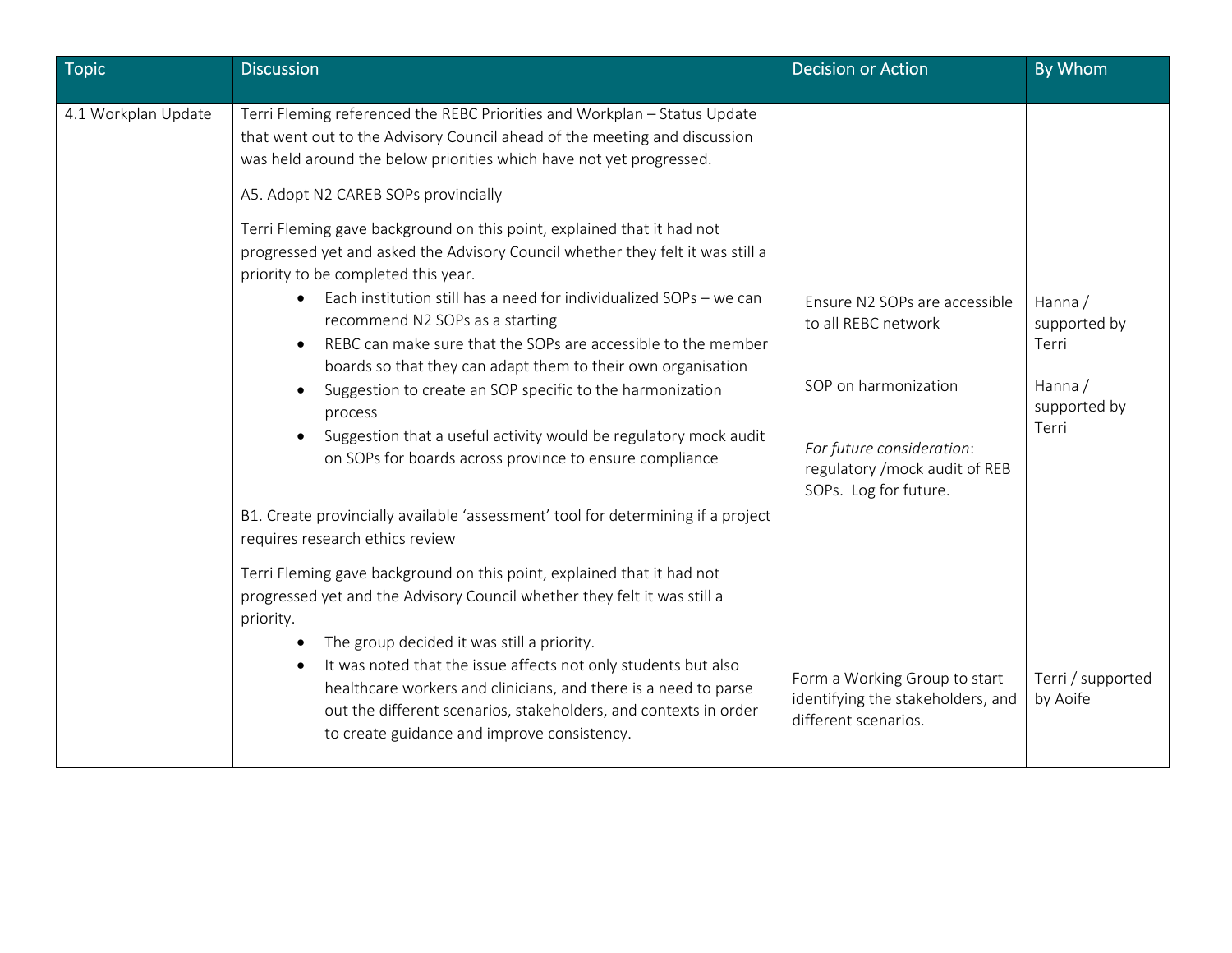| 4.2 Priority: Support   | Suggestion to reword this priority                                                                                                | Refine wording around this       | Terri             |
|-------------------------|-----------------------------------------------------------------------------------------------------------------------------------|----------------------------------|-------------------|
| the long-term goal of a | Things to consider<br>O                                                                                                           | priority                         |                   |
| provincially resourced  | Tied to governance which happens at REB and at                                                                                    | - confirm with Co-Chairs and     |                   |
| Indigenous board of     | community and Nation level                                                                                                        | circulate with Advisory Council  |                   |
| review for Indigenous   | Intent behind Indigenous BOR is to facilitate<br>$\blacksquare$                                                                   |                                  |                   |
| research                | competent Indigenous review                                                                                                       |                                  |                   |
|                         | REBC needs to go beyond supporting Indigenous                                                                                     |                                  |                   |
|                         | voice in review: REBs are struggling to bring                                                                                     |                                  |                   |
|                         | someone into their membership                                                                                                     |                                  |                   |
|                         | Refine wording (remove "REB) to remove potential<br>٠                                                                             |                                  |                   |
|                         | for confusion among REBC's network e.g. we are not                                                                                |                                  |                   |
|                         | working to form an Indigenous provincial REB                                                                                      |                                  |                   |
|                         | Don't assume a solution - supporting increasing                                                                                   |                                  |                   |
|                         | competent Indigenous review could look like a                                                                                     |                                  |                   |
|                         | dedicated board but it could also be something                                                                                    |                                  |                   |
|                         | completely new that the Indigenous community                                                                                      |                                  |                   |
|                         | decides that is a process that they want to adopt                                                                                 |                                  |                   |
|                         | Short-, medium- and long-term objectives                                                                                          |                                  |                   |
|                         | Workshop on Cultural Safety and Humility                                                                                          | Start discussions about          | Terri & Aoife /   |
|                         | Workshop for REB members and REBAs was planned for<br>٠                                                                           | rescheduling this event with the | supported by      |
|                         | Summer, was postponed indefinitely due to the discovery of the                                                                    | various presenters               | Gillian           |
|                         | unmarked graves of Indigenous children at former sites of                                                                         |                                  |                   |
|                         | residential schools across BC and Canada.                                                                                         |                                  |                   |
|                         | The Advisory Council agreed that January was a reasonable time<br>٠                                                               |                                  |                   |
|                         | to reschedule the workshop, in consultation with the Indigenous                                                                   |                                  |                   |
|                         | panel leading the workshop.                                                                                                       |                                  |                   |
|                         | Need for ongoing communication with our network on the                                                                            |                                  |                   |
|                         | importance of these issues.                                                                                                       |                                  |                   |
|                         | Engagement project to update and/or validate 'questions' in ethics                                                                | Continue with development of     | Terri / supported |
|                         | applications around Chapter 9 of TCPS2                                                                                            | project                          | by Aoife and      |
|                         |                                                                                                                                   |                                  | Gillian           |
|                         | Terri provided information on this project. It is still in planning<br>$\bullet$<br>stages, in partnership with IRSI and BC NEIHR |                                  |                   |
|                         |                                                                                                                                   |                                  |                   |
|                         |                                                                                                                                   |                                  |                   |
|                         |                                                                                                                                   |                                  |                   |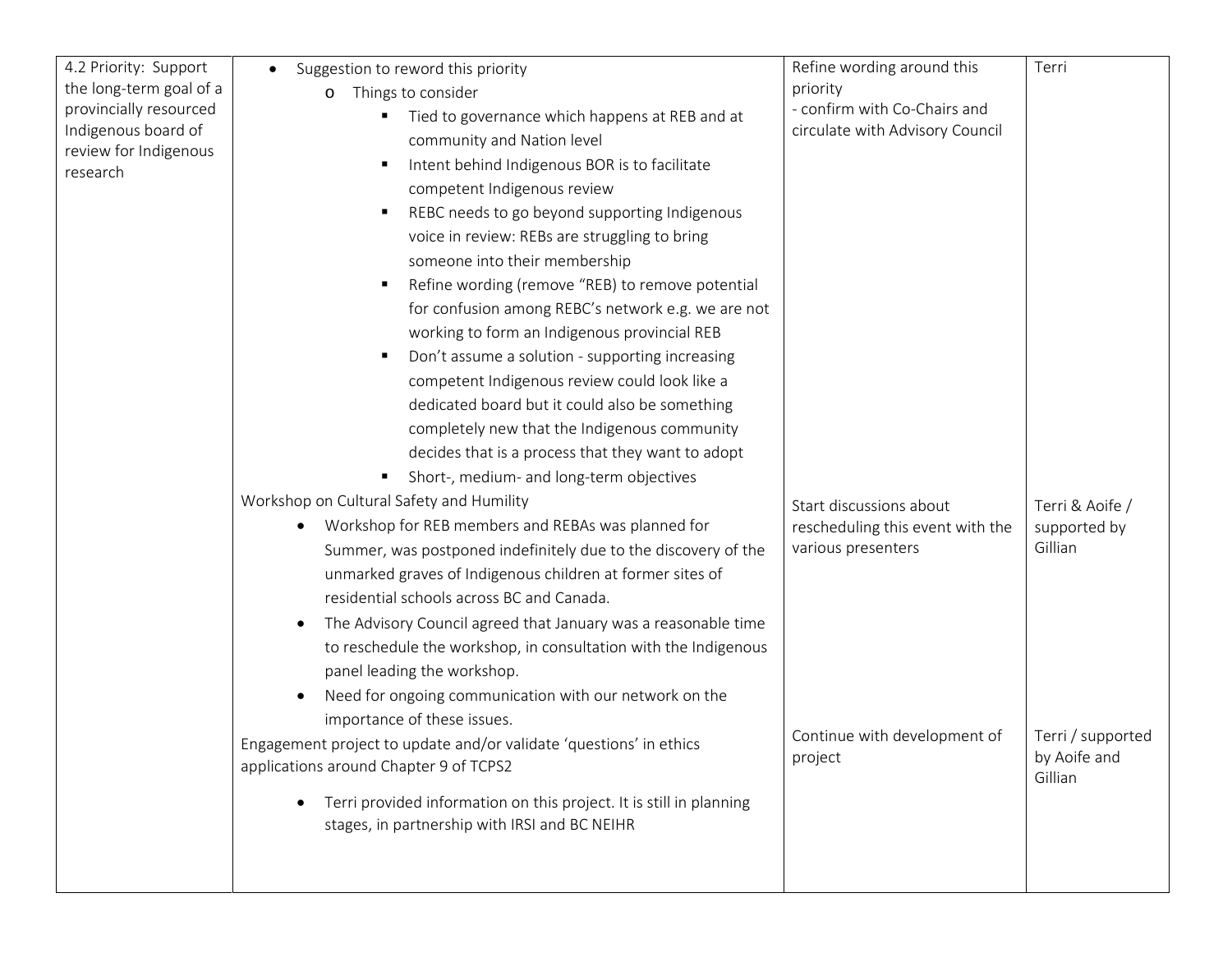| <b>Topic</b>                                                                                        | <b>Discussion</b>                                                                                                                                                                                                                                                                                                                                                                                                                                                                                                                                                                                                                                                                                                                                                                                                                                                                                   | <b>Decision or Action</b>                                                                                                                                                                | By Whom                                                                            |
|-----------------------------------------------------------------------------------------------------|-----------------------------------------------------------------------------------------------------------------------------------------------------------------------------------------------------------------------------------------------------------------------------------------------------------------------------------------------------------------------------------------------------------------------------------------------------------------------------------------------------------------------------------------------------------------------------------------------------------------------------------------------------------------------------------------------------------------------------------------------------------------------------------------------------------------------------------------------------------------------------------------------------|------------------------------------------------------------------------------------------------------------------------------------------------------------------------------------------|------------------------------------------------------------------------------------|
|                                                                                                     | Next steps are to bring on an Indigenous student with Indigenous<br>$\bullet$<br>supervisor, funded by BC NEIHR and REBC to perform an<br>environmental scan.<br>There is a lot of interest, potential funding and support for this<br>$\bullet$<br>project.                                                                                                                                                                                                                                                                                                                                                                                                                                                                                                                                                                                                                                        |                                                                                                                                                                                          |                                                                                    |
| 4.3 Priority: Facilitate<br>and improve a<br>streamlined research<br>ethics review process<br>in BC | Co-Chairs Jude Kornelsen, Namaste Marsden, and Terri Fleming<br>$\bullet$<br>have met with Shirley Wong about Ministry of Health's<br>commitment to building a process that facilitates more timely<br>access to data<br>Mandeep informed the group that this work is moving forward<br>$\bullet$<br>Community of practice updates<br>Clinical Research Ethics Community of Practice(CoP) has been<br>$\bullet$<br>meeting for over a year, had some achievements in consistency<br>of approach among clinical REBA<br>Laurel Evans suggested more UBC CREB membership in<br>$\circ$<br>the group, Sarah Flann/Elmira Chan<br>New Research Ethics Board Administrators (REBAs) CoP has<br>$\bullet$<br>been set up with Co-Chairs from UBC Okanagan, Interior Health<br>and UVic to provide peer support for REBA from new<br>harmonized partner organizations and REBA who are new to the<br>role. | Check with CREB on<br>membership for the CoP<br>Increase support for CRE CoP -<br>Chair/Lead role should be<br>similar to the set up for the<br>NEW REBA CoP with a<br>'leadership team' | Sara $O. /$<br>supported by<br>Aoife<br>Terri / supported<br>by Hanna and<br>Aoife |
| 5.1 TCPS2 Consultation<br>on Proposed Changes                                                       | Working group was set up to provide collaborative response to<br>proposed changes to TCPS2<br>Version of response sent out to broader REB network; final<br>version will be sent in on October 1st                                                                                                                                                                                                                                                                                                                                                                                                                                                                                                                                                                                                                                                                                                  | Information only                                                                                                                                                                         |                                                                                    |